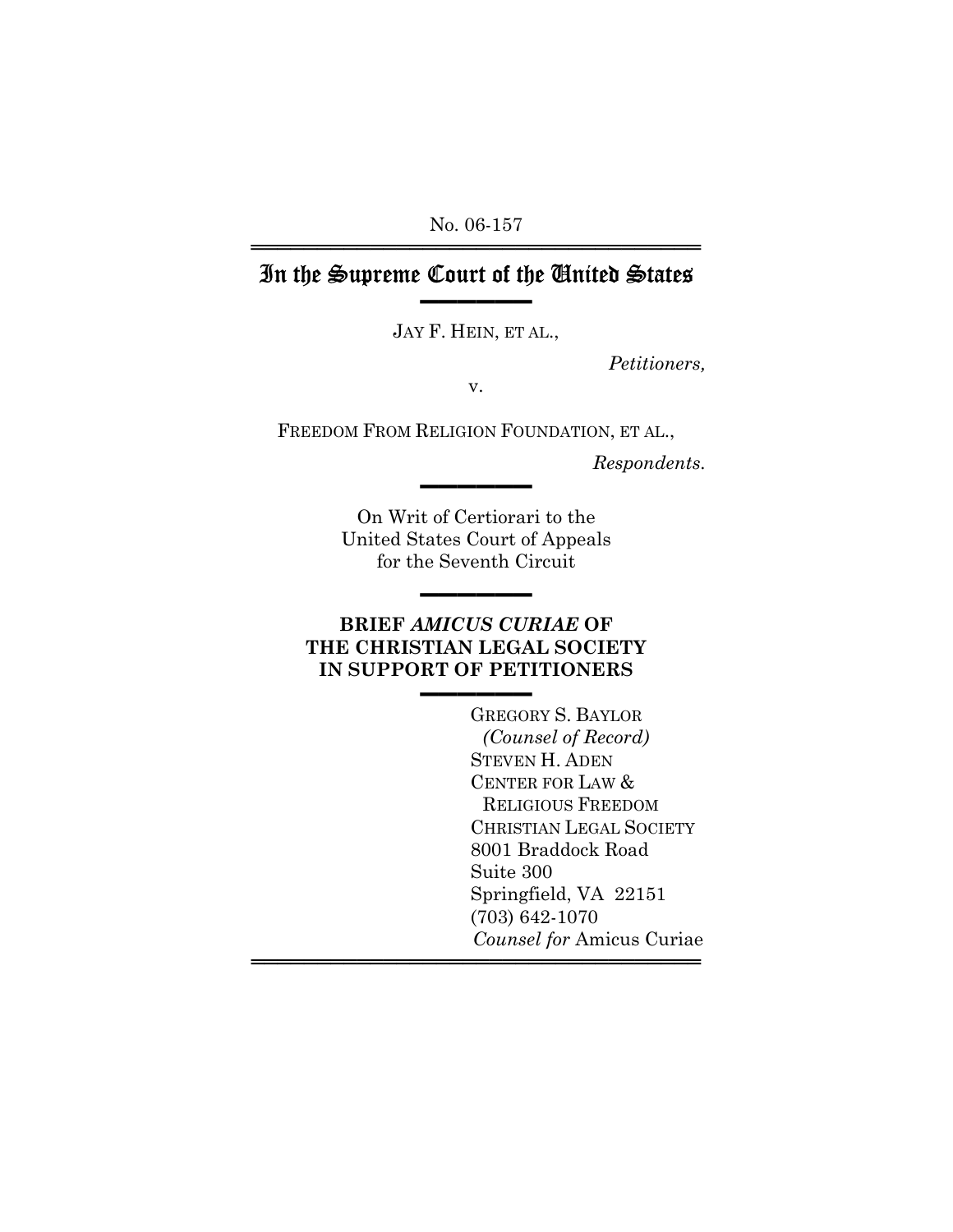## **TABLE OF CONTENTS**

| I. The Nature of the Establishment Clause2 |
|--------------------------------------------|
|                                            |
|                                            |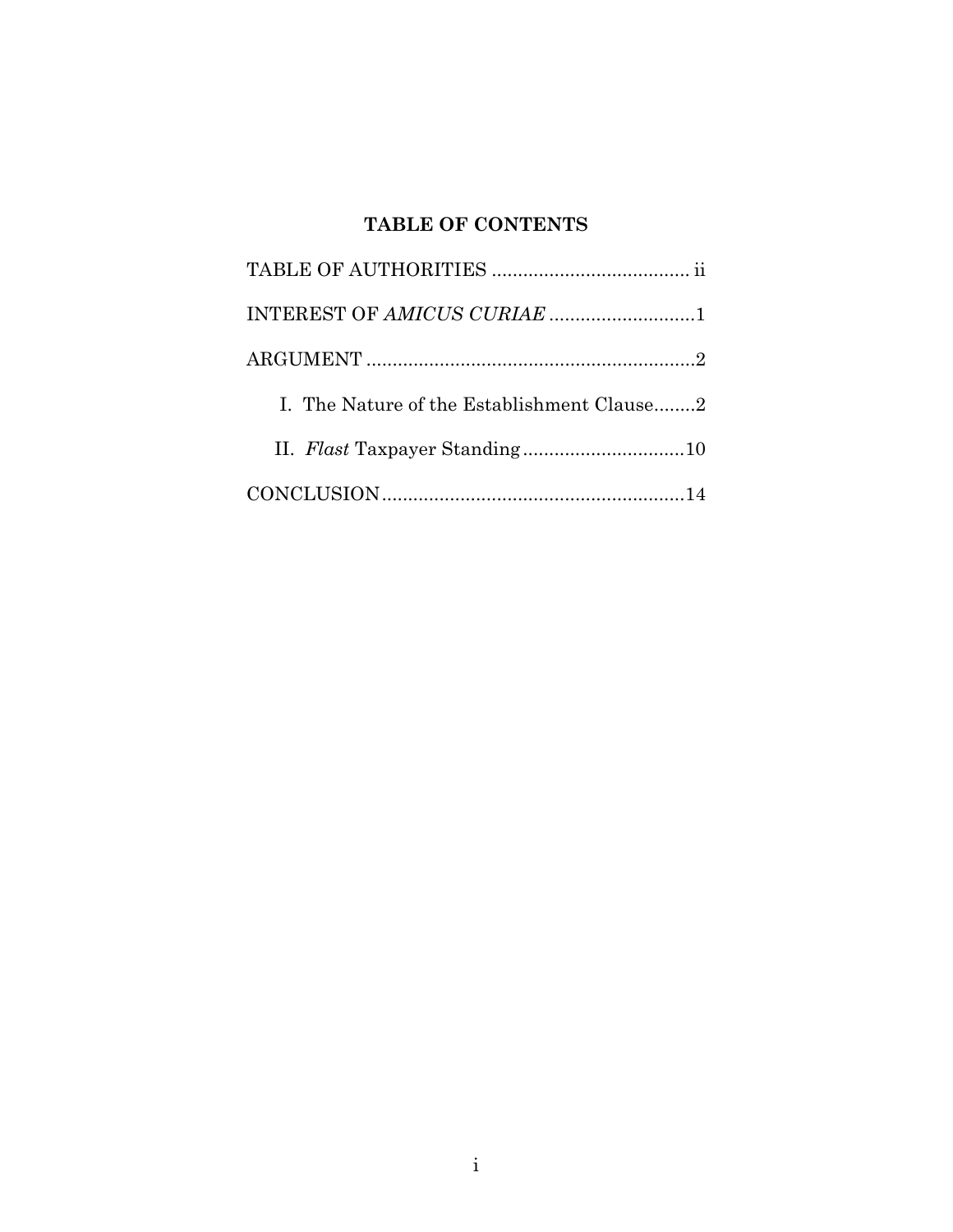### **TABLE OF AUTHORITIES**

## **Cases**

| Abington School District v. Schempp, 374 U.S.                                                 |
|-----------------------------------------------------------------------------------------------|
| Americans United for Separation of Church and<br>State v. Valley Forge Christian College, 454 |
| <i>Board of Education v. Allen, 392 U.S. 236 (1968) 2</i>                                     |
| Bowen v. Kendrick, 487 U.S. 589 (1988) 12                                                     |
| Clinton v. City of New York, 524 U.S. 417 (1998)9                                             |
|                                                                                               |
|                                                                                               |
|                                                                                               |
| <i>Estate of Thornton v. Caldor, Inc., 472 U.S. 703</i>                                       |
|                                                                                               |
| Freedom From Religion Foundation v. Chao, 433                                                 |
| Insurance Corp. of Ireland, Ltd. v. Compagnie des<br>Bauxites de Guinee, 456 U.S. 694 (1982)9 |
| Larkin v. Grendel's Den, Inc., 459 U.S. 116 (1982)7                                           |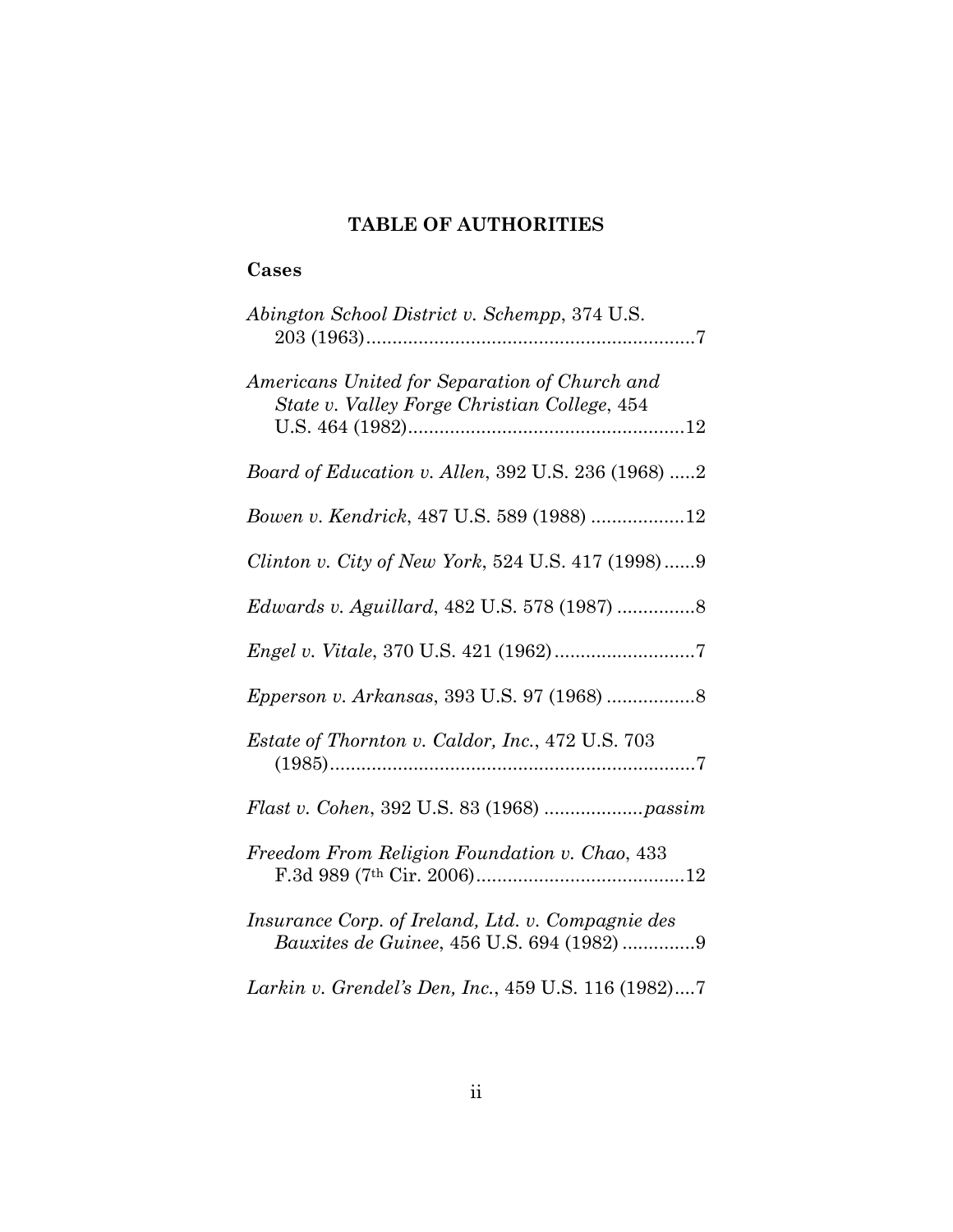| McCollum v. Board of Education, 333 U.S. 203              |
|-----------------------------------------------------------|
|                                                           |
| Schlesinger v. Reservists Committee to Stop the           |
|                                                           |
| <i>Torcaso v. Watkins, 367 U.S. 488 (1961)</i> 8          |
| United States v. Richardson, 418 U.S. 166 (1974)8         |
| <i>Watson v. Jones, 80 U.S. (13 Wall.) 679 (1871)5, 6</i> |
|                                                           |

# **Constitution & Rules**

## **Other Sources**

| Carl H. Esbeck, Differentiating the Free Exercise |  |
|---------------------------------------------------|--|
| and Establishment Clauses, 42 J. CHURCH &         |  |
|                                                   |  |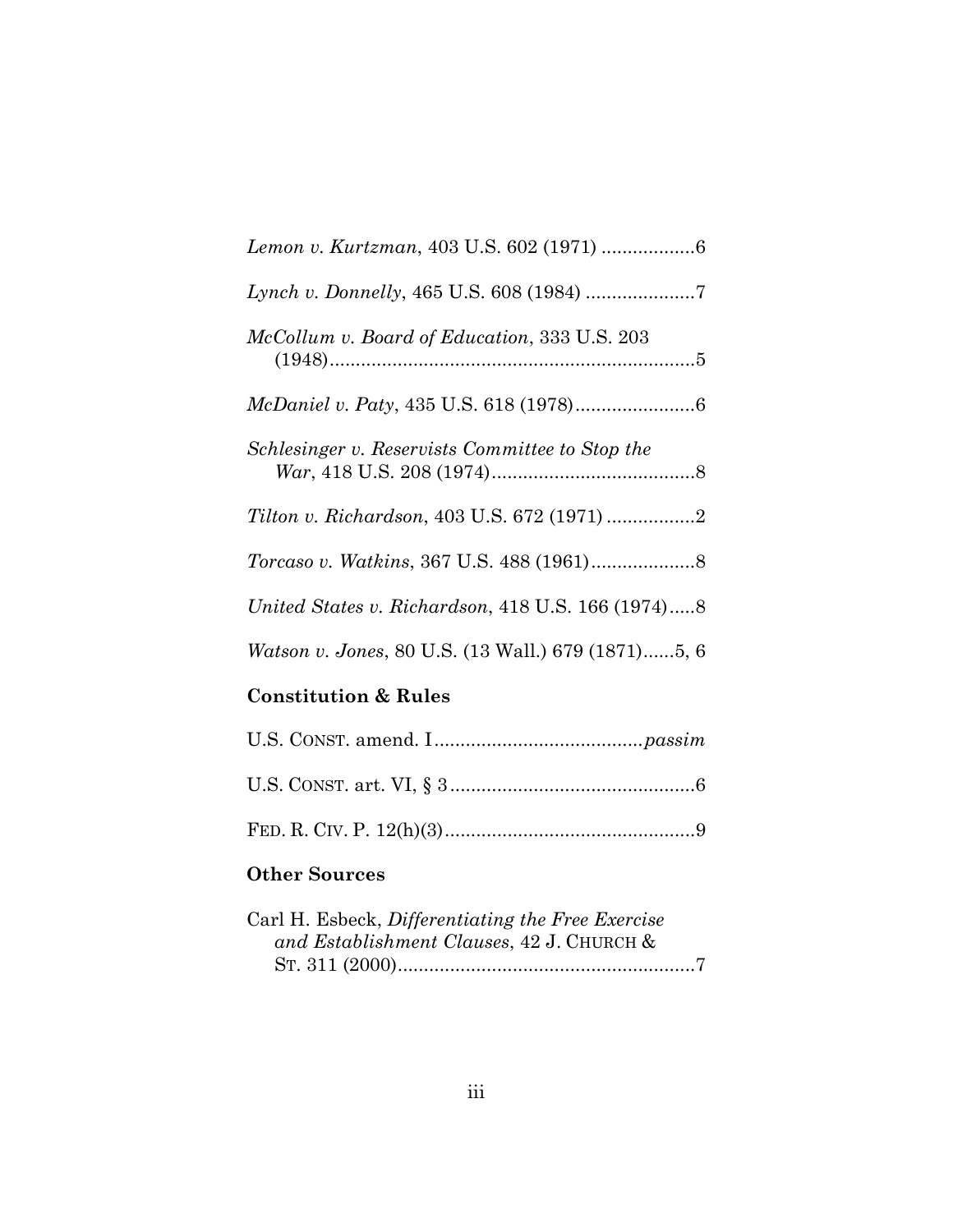| Carl H. Esbeck, Dissent and Disestablishment:<br>The Church-State Settlement in the Early<br>American Republic, 2004 BYU L. REV. 1385              |
|----------------------------------------------------------------------------------------------------------------------------------------------------|
| Carl H. Esbeck, The Establishment Clause as a<br>Structural Restraint: Validations and<br><i>Ramifications, 18 J.L. &amp; POL. 445 (2002) 3, 5</i> |
| Carl H. Esbeck, The Establishment Clause as a<br>Structural Restraint on Governmental Power,<br>84 IOWA L. REV. 1 (1998)2, 5, 6, 10, 11            |
| Louis Henkin, Foreword: On Drawing Lines, 82                                                                                                       |
| Roscoe Pound, A Comparison of Ideals of Law, 47                                                                                                    |
| <b>JACK N. RAKOVE, ORIGINAL MEANINGS: POLITICS</b><br>AND IDEAS IN THE MAKING OF THE                                                               |
| JOHN F. WILSON & DONALD L. DRAKEMAN,<br>CHURCH AND STATE IN AMERICAN HISTORY (3d                                                                   |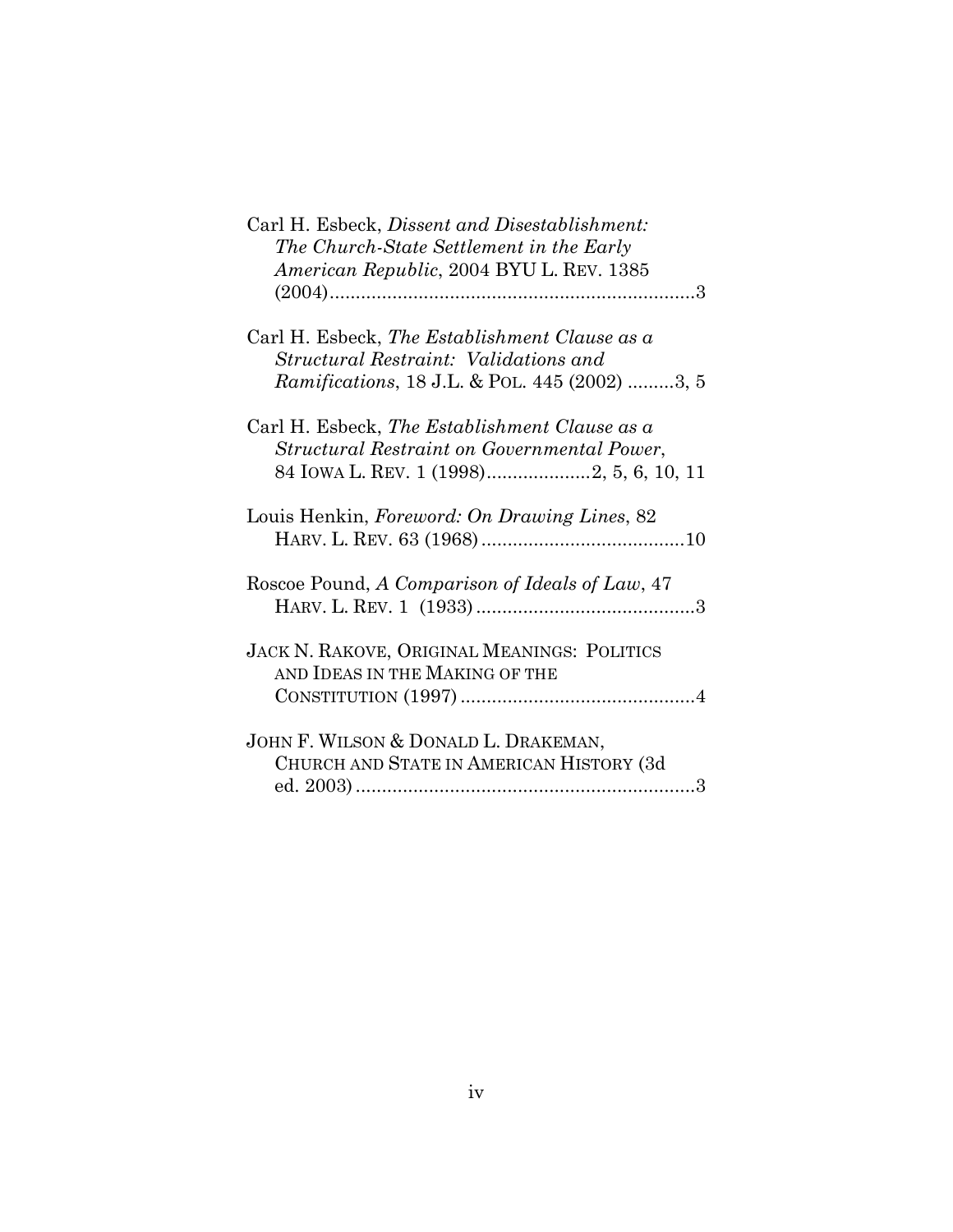### **INTEREST OF** *AMICUS CURIAE\**

The Christian Legal Society (the Society) is a nonprofit interdenominational association of Christian attorneys, law students, judges, and law professors with chapters in nearly every state and members at over 140 accredited law schools. The Society's legal advocacy and information division, the Center for Law & Religious Freedom (the Center), works for the protection of religious belief and practice, as well as for the autonomy from the government of religion and religious organizations, in state and federal courts throughout this nation. The Center strives to preserve religious freedom in order that men and women might be free to do God's will, and because the founding instrument of this Nation acknowledges as a "self-evident truth" that all persons are divinely endowed with rights that no government may abridge nor any citizen waive. Among such inalienable rights is the right of religious liberty.

<sup>\*</sup> The parties have consented to the filing of this brief.

Counsel for a party did not author this brief in whole or in part. No person or entity, other than the *Amicus Curiae*, its members, or its counsel made a monetary contribution to the preparation and submission of this brief.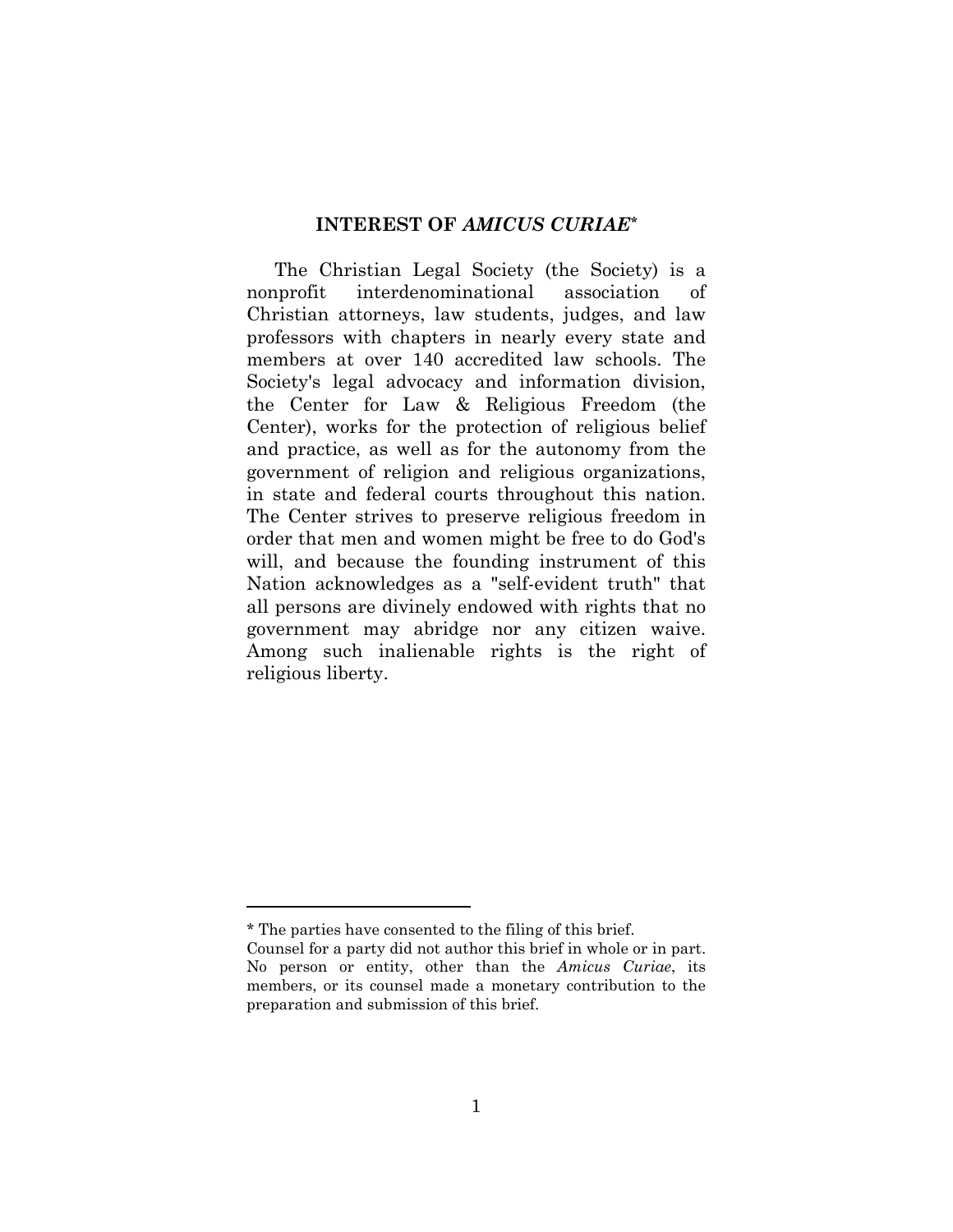#### **ARGUMENT**

*Amicus* joins Petitioners in urging this Court to reverse the judgment of the United States Court of Appeals for the Seventh Circuit.

Understanding *Flast v. Cohen*, 392 U.S. 83 (1968), and its holding with respect to taxpayer standing first requires understanding the nature of the Establishment Clause. *Flast*'s double-nexus test1 has never been satisfied outside the Establishment Clause context.2 There is a good reason for that development, one with which *Amicus* agrees.

#### **I. The Nature of the Establishment Clause.**

The Establishment Clause is structural in character. Or, more precisely, since the mid-20th Century it has come to be regarded as such by this Court. *See* Carl H. Esbeck, *The Establishment Clause as a Structural Restraint on Governmental Power*, 84 IOWA L. REV. 1 (1998). As such, the noestablishment principle is about the separation of church and state or, more specifically, the clause is about properly ordering relations between church and state.

<sup>1 392</sup> U.S. at 102.

<sup>2</sup> For example, this Court has twice rejected taxpayer claims brought under the Free Exercise Clause. *See Tilton v. Richardson*, 403 U.S. 672, 689 (1971) (taxpayers lacked the requisite burden on religion); *Board of Education v. Allen*, 392 U.S. 236, 248-49 (1968) (same). The determinations in *Tilton* and *Allen* were sound.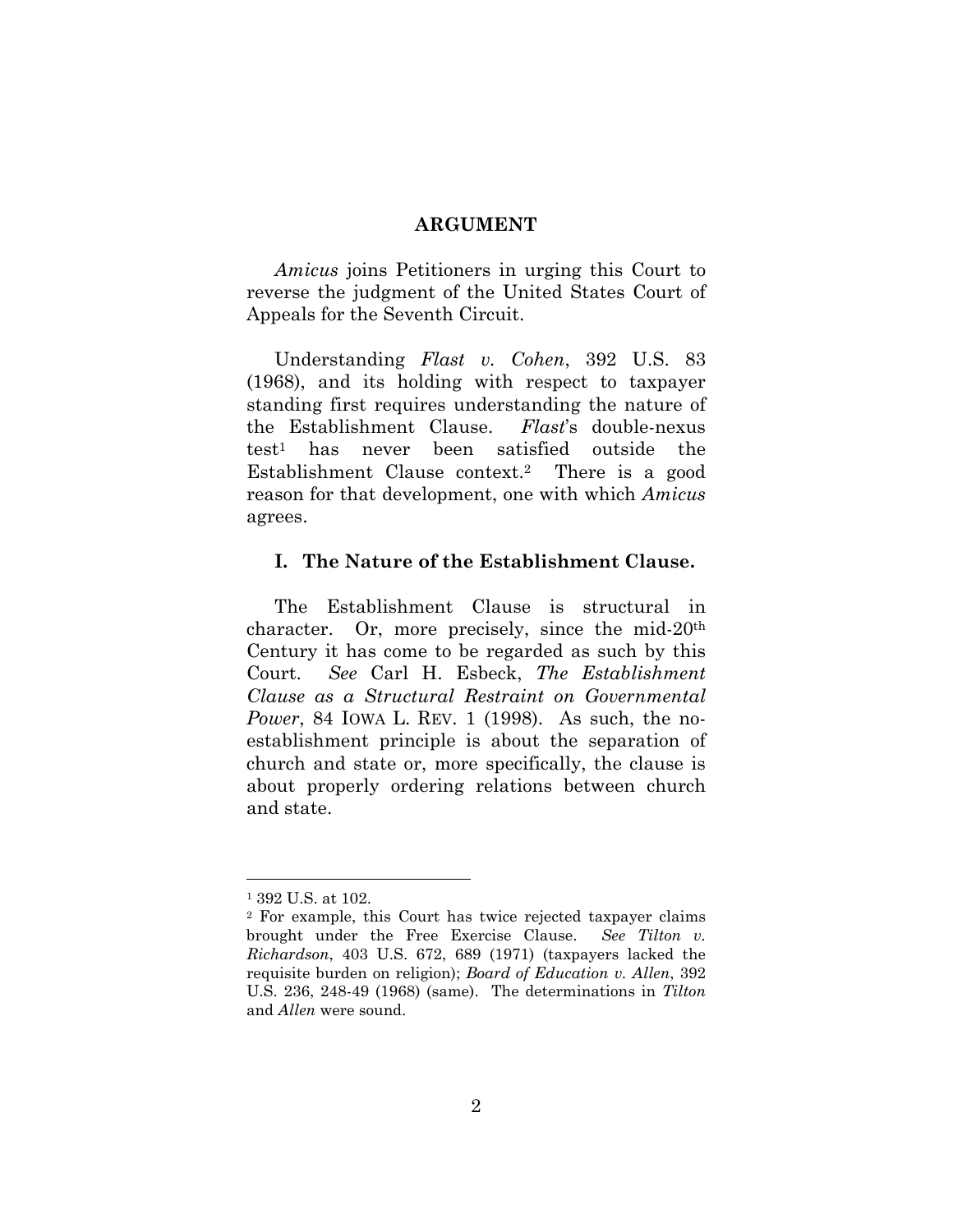The work of the modern Establishment Clause is thus to keep in proper relationship two centers of authority, government and organized religion. That development ought to come as little surprise because the dual-authority pattern of state and church<sup>3</sup> has been part of the Western legal tradition since the Fourth Century.4 American jurisprudence, standing as it does in the stream of Western civilization, could not help but have as a presupposition of its fundamental laws an ordering of relations between church and state.5

To be sure, the precise location of the line between church and state in Western history has

<sup>3</sup> JOHN F. WILSON & DONALD L. DRAKEMAN, CHURCH AND STATE IN AMERICAN HISTORY 1-10 (3d ed. 2003). "So there were two, Priest and prince, or church and state, each needed the other, but both were separate aspects of one society. This separated double authority structure is what marked off Western Christendom from Eastern Christianity, and it properly locates the significance of 'church and state.'" *Id.* at 3-4. 4 *See* Carl H. Esbeck, *The Establishment Clause as a Structural* 

*Restraint: Validations and Ramifications*, 18 J.L. & POL. 445, 445-53 (2002); Carl H. Esbeck, *Dissent and Disestablishment: The Church-State Settlement in the Early American Republic*, 2004 BYU L. REV. 1385, 1391-94, 1576-92 (2004).

<sup>5</sup> Lecturing on comparative law, Roscoe Pound, then Dean at Harvard Law School, was identifying those received precepts, those assumed starting points, those presuppositions from which Western law unconsciously draws. One such fundamental principle in the West is that church and state have long been regarded as distinct centers of authority: "In the politics and law of the Middle Ages the distinction between the spiritual and the temporal, between the jurisdiction of religiously organized Christendom and the jurisdiction of temporal sovereign, that is, of a politically organized society, was fundamental." Roscoe Pound, *A Comparison of Ideals of Law*, 47 HARV. L. REV. 1, 6 (1933).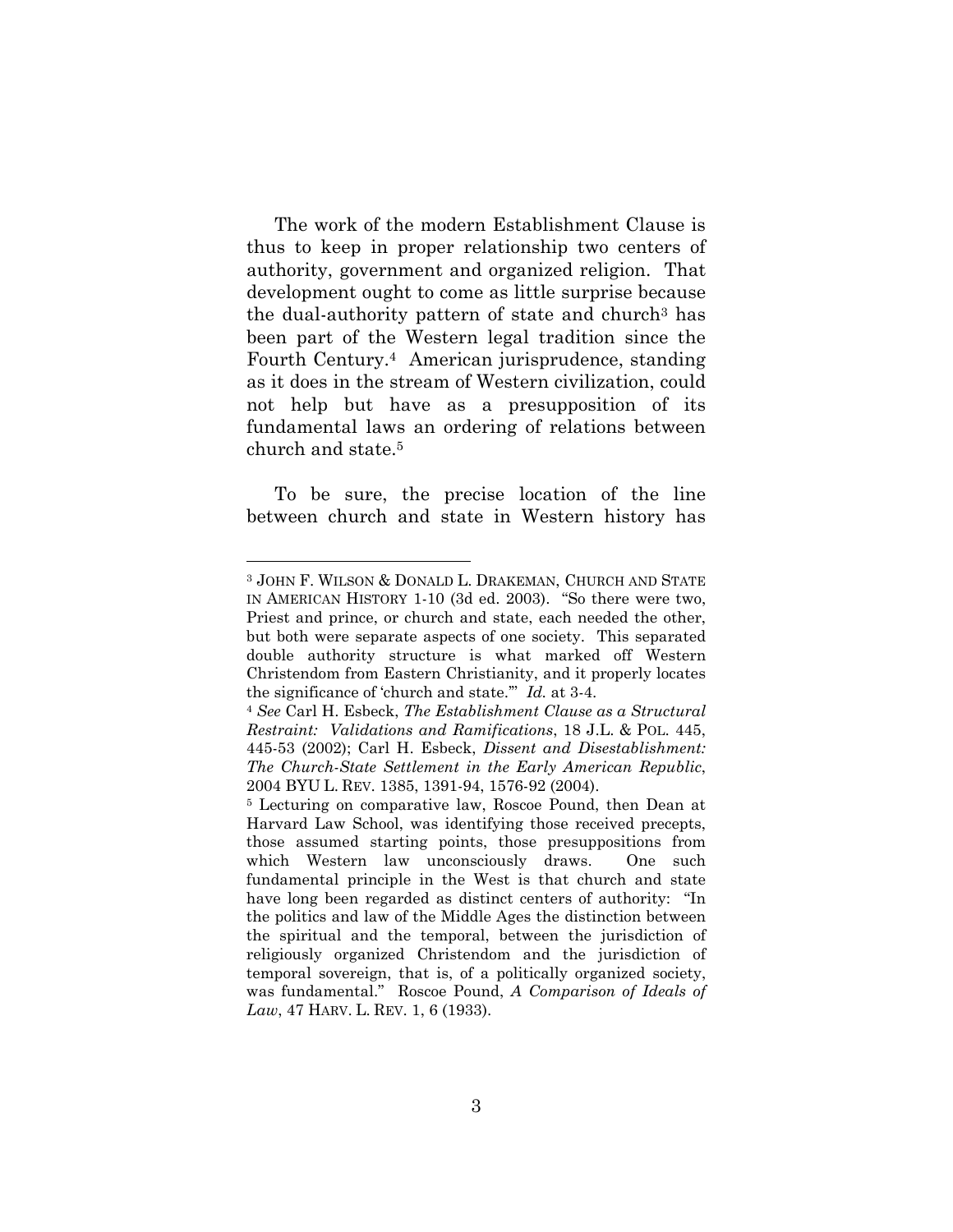always been disputed, with the government sometimes dominating the church and the church sometimes dominating the government. But what is not contested in the Western legal tradition is that — wherever one draws that line — there are two centers of authority, each with its own purview. In the United States, unlike with the various European models, the additional step of disestablishment was taken, essentially a deregulation of the specifically religious sphere.6

By observing that the Establishment Clause is "structural," *Amicus* means that the task of the Establishment Clause is to police the boundary between government and organized religion. This proper ordering of church-state relations is to the mutual benefit of both the body politic and organized religion.7

 $\overline{a}$ 

[James] Madison and [Thomas] Jefferson were not mere tolerationists; they countenanced a constitutional solution to the religion question, renouncing the authority of the state to regulate the one aspect of behavior that had most disrupted the peace of society since the Reformation. For at the heart of their support for disestablishment and free exercise lay the radical conviction that nearly the entire sphere of religious practice could be safely deregulated, placed beyond the cognizance of the state, and thus defused as both a source of political strife and a danger to individual rights.

<sup>6</sup> Historian Jack Rakove writes:

JACK N. RAKOVE, ORIGINAL MEANINGS: POLITICS AND IDEAS IN THE MAKING OF THE CONSTITUTION 311-12 (1997).

<sup>7</sup> Statements observing such reciprocity are common in this Court's cases. *See, e.g.*, *McCollum v. Board of Education*, 333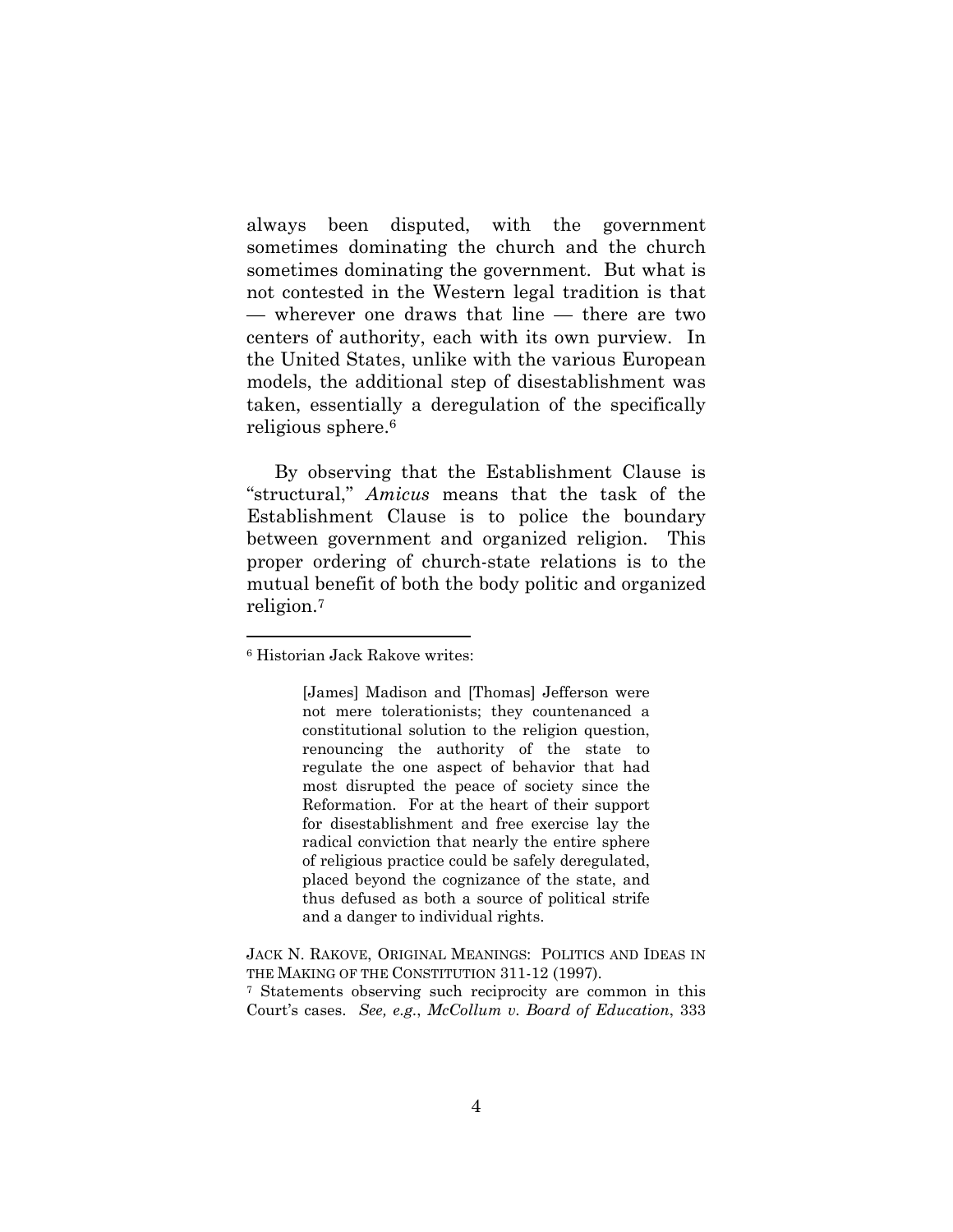That the Supreme Court has regarded the Establishment Clause as ordering relations between church and state is manifest in this Court's case law in six or seven different ways. *See* Esbeck, *supra* note 4, 18 J.L. & POL. at 456-71 (relaxed standing rules; awarding of remedies for harms other than religious harm; awarding class-wide remedies, not just relief for the claimants before the court; dismissals of claims for lack of subject matter jurisdiction; two definitions of religion, one for the Free Exercise Clause and one for the Establishment Clause, reflecting the different purposes of each clause; the awarding of remedies that protect organized religion from its own harmful choices).

One of the most telling validations of the structural character of the Establishment Clause is the special standing rule in *Flast v. Cohen*. *See* Esbeck, 84 IOWA L. REV. at 33-40.

Broadly speaking, the Establishment Clause is about preventing two types of harms: (a) prohibiting the government from embracing a specifically religious doctrine or observance that then causes division within the body politic along religious lines (often dubbed "political divisiveness along religious

U.S. 203, 212 (1948) ("For the First Amendment rests upon the premise that both religion and government can best work to achieve their lofty aims if each is left free from the other within its respective sphere."); *Watson v. Jones*, 80 U.S. (13 Wall.) 679, 730 (1871) ("The structure of our government has, for the preservation of civil liberty, rescued the temporal institutions from religious interference. On the other hand, it has secured religious liberty from the invasion of the civil authority.").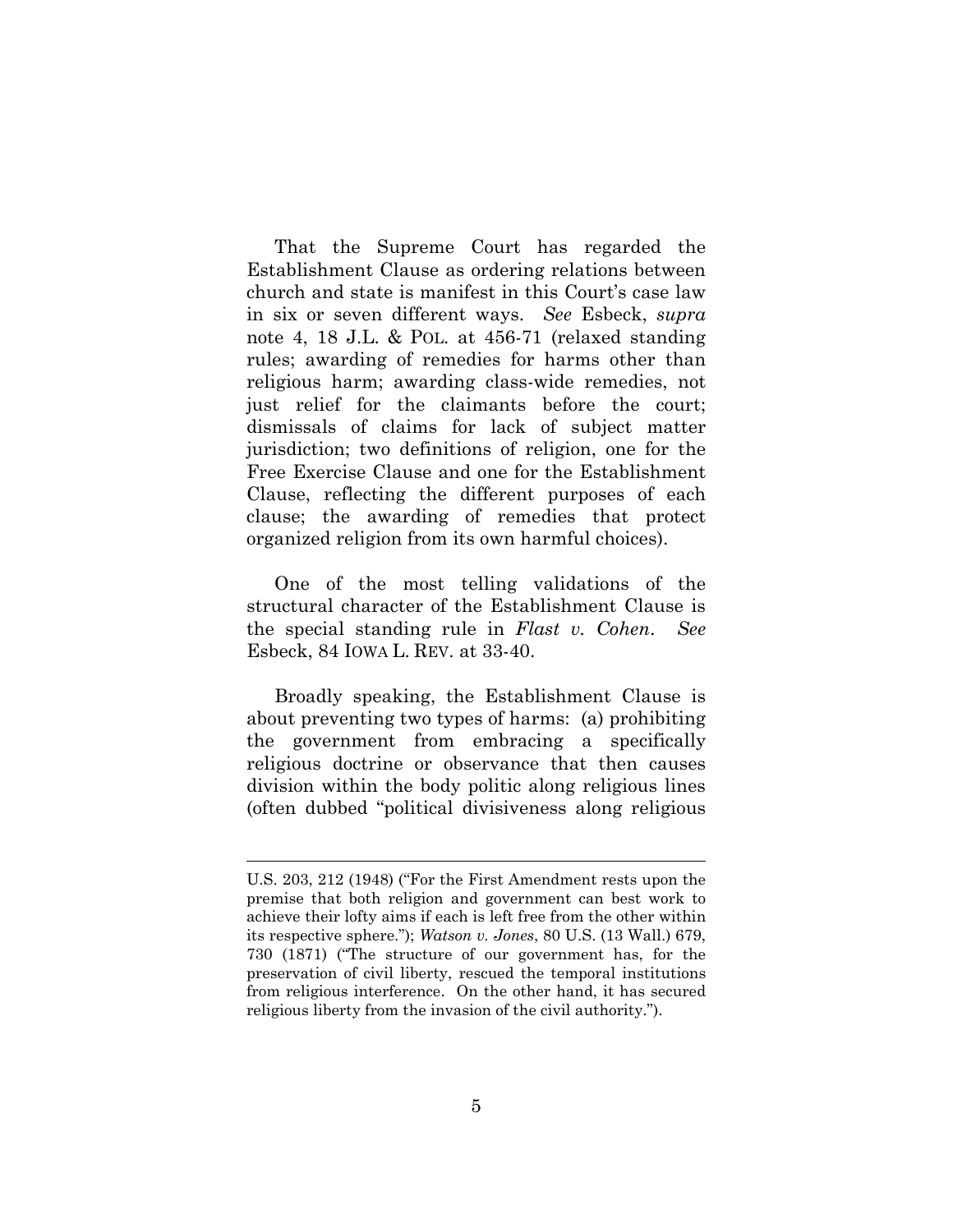lines")8; and (b) prohibiting entanglement by the government and other intrusions into religion that cause harm to the internal freedom of religious organizations (often dubbed "church autonomy"). *See* Esbeck, 84 IOWA L. REV. at 60-63. That churchstate separation is a "two-way street," that is, it is to operate to the mutual benefit of both, is seen in the *Lemon* test ("primary effect that neither advances nor inhibits religion" and "no excessive entanglement")9 and the endorsement test (government is restrained from "communicating a

<sup>8</sup> Care must be exercised so that "divisiveness avoidance" does not slop over and violate the Free Speech Clause or the right of Expressive Association. *See McDaniel v. Paty*, 435 U.S. 618, 640-42 (1978) (Brennan, J., concurring in the judgment). Public disputes over the application of religious beliefs to political issues are common in a democracy. At the time of the American founding, republics were still experimental and thought unstable. The founders knew, for example, how sectarian division caused the English Commonwealth (1649-58) to fail. They believed that for a nation-state to take sides in disputes over creeds and other specific forms of religious observance was to dangerously risk dividing the body politic. Hence, for example, religious tests for public office were bad for republics. *See* U.S. CONST. art. VI, § 3 (". . . no religious Test shall ever be required as a Qualification to any Office or public Trust under the United States."). The founders believed that specifically religious questions were never properly within the government's temporal authority. *See Watson*, 80 U.S. (13 Wall.) 679 (no civil court jurisdiction with respect to disputes over doctrine, polity, or discipline). But the focus of "divisiveness analysis" must be on the government alone and its specifically religious behavior, not on the expression of private speakers. The latter is fully protected by the Free Speech Clause.

<sup>9</sup> *Lemon v. Kurtzman*, 403 U.S. 602, 612-13 (1971).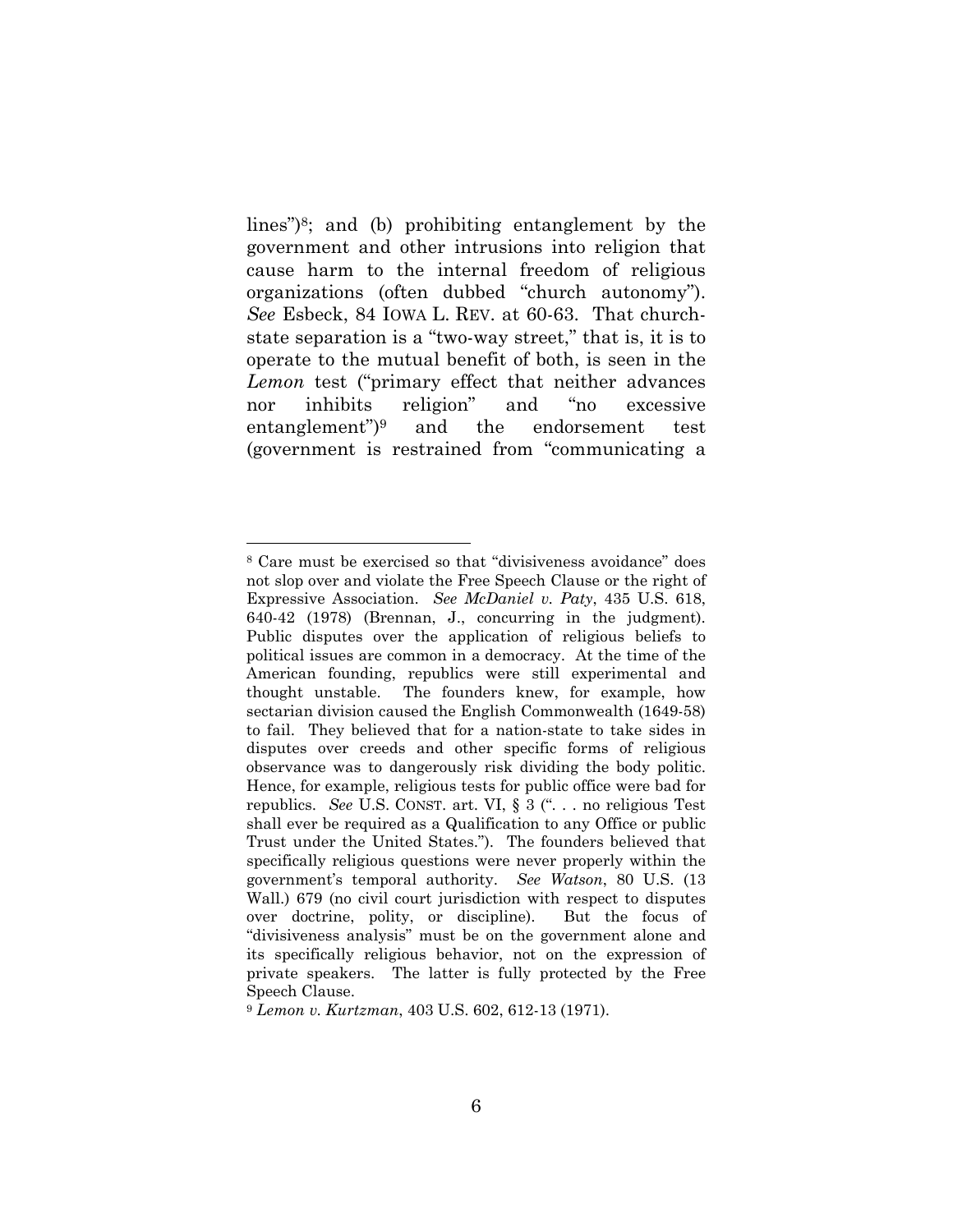message of government endorsement or disapproval of religion").10

Whether an Establishment Clause plaintiff suffers religious harm is not a necessary element of an Establishment Clause claim. *Flast* taxpayer standing does not require a showing of such harm.<sup>11</sup> On numerous occasions, the Establishment Clause has provided redress for individual injuries other than religious harms. *See* Carl H. Esbeck, *Differentiating the Free Exercise and Establishment Clauses*, 42 J. CHURCH & ST. 311, 317-18 (2000) (economic harm or loss of property; $12$  constraints on academic freedom and inquiry by teachers and

<sup>10</sup> *See Lynch v. Donnelly*, 465 U.S. 608, 690 (1984) (O'Connor, J., concurring). The endorsement test is attributed to Justice O'Connor.

<sup>11</sup> This Court has long noted that religious coercion or individual harm does not always (and need not) attend a violation of the Establishment Clause. *See Abington School District v. Schempp*, 374 U.S. 203, 221 (1963) ("The Establishment Clause, unlike the Free Exercise Clause, does not depend upon any showing of direct governmental compulsion and is violated by the enactment of laws which establish an official religion whether those laws operate directly to coerce non-observing individuals or not."); *Engel v. Vitale*, 370 U.S. 421, 430 (1962) (same). This further validates that the nature of the no-establishment restraint is structural rather than being rights-based.

<sup>12</sup> *Estate of Thornton v. Caldor, Inc.*, 472 U.S. 703 (1985) (economic harm to department store); *Larkin v. Grendel's Den, Inc.*, 459 U.S. 116 (1982) (economic harm to a tavern).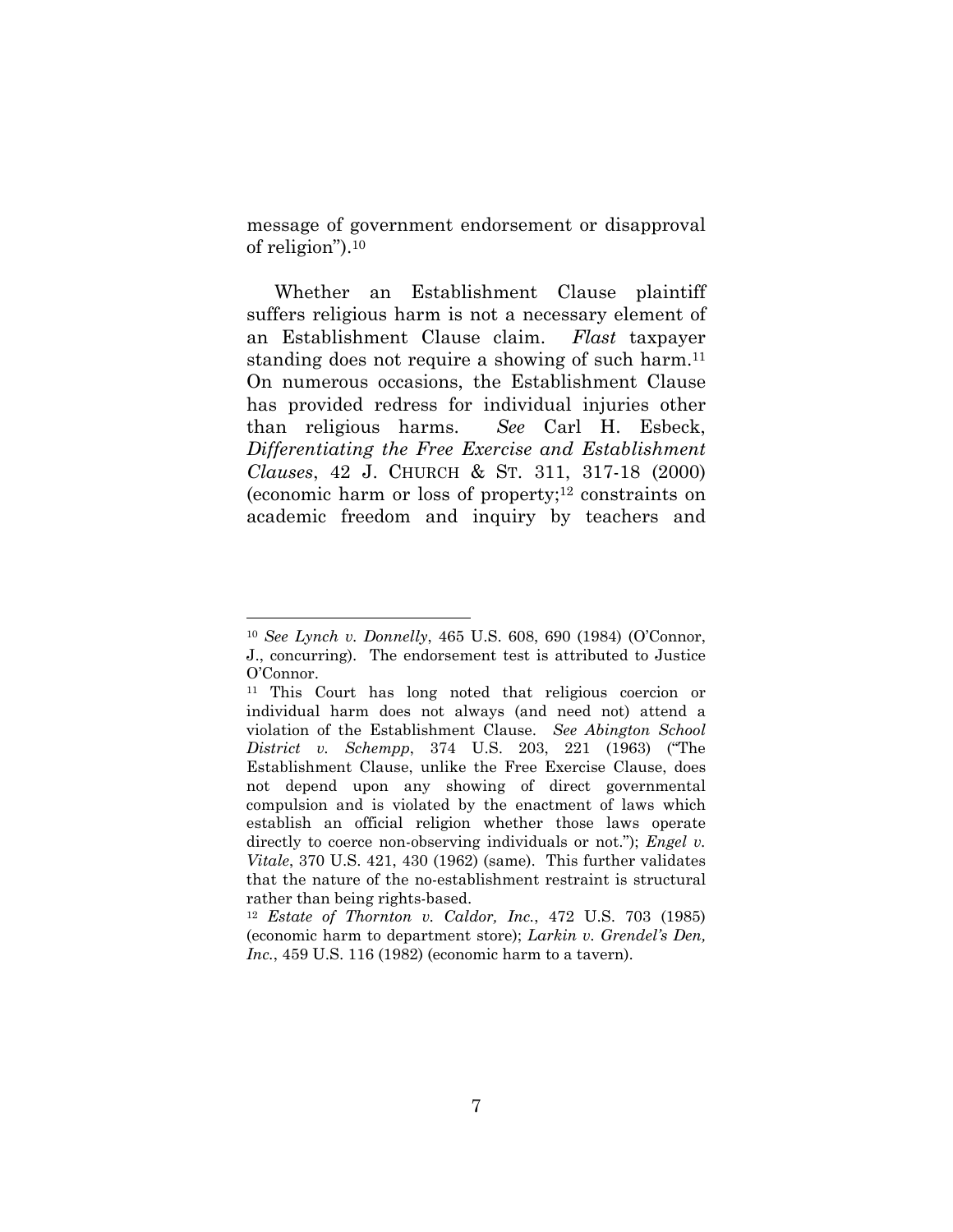students;13 and restraints on free-thinking atheists14).

When a structural provision in the Constitution is transgressed it is not uncommon for there to be no particularized "injury in fact."15 Rather, the injury is a generalized grievance falling on a large part or all of the body politic. That the harm to a group of taxpayer-plaintiffs is generalized is unsurprising, for the Establishment Clause is structural, ordering and policing relations between the entities of government and organized religion. Hence, there will be occasions (not too uncommon) when the Establishment Clause is violated and no one suffers "injury in fact." This Court responded by adopting the double-nexus test of *Flast v. Cohen*. Had the Court not done so, the judiciary would be unable to address many Establishment Clause violations.

The structural character of the Establishment Clause is relevant to the question whether violations

<sup>13</sup> *Edwards v. Aguillard*, 482 U.S. 578 (1987) (public school teacher and students desirous of an expanded science curriculum); *Epperson v. Arkansas*, 393 U.S. 97 (1968) (same). 14 *Torcaso v. Watkins*, 367 U.S. 488 (1961) (ruling in favor of

atheist, who by self-profession had no religion and thus no harm to his religion, but who was desirous of holding public office without taking theistic oath).

<sup>15</sup> This happened in both *United States v. Richardson*, 418 U.S. 166 (1974), and *Schlesinger v. Reservists Committee to Stop the War*, 418 U.S. 208 (1974). A rights violation is likely to produce a victim and lead to a particularized "injury in fact." When the government transgresses a structural boundary, a generalized grievance often occurs. That said, a structural violation can sometimes lead to a particularized injury. See *supra* nn. 12-14 for examples where a violation of the Establishment Clause did cause individual harm.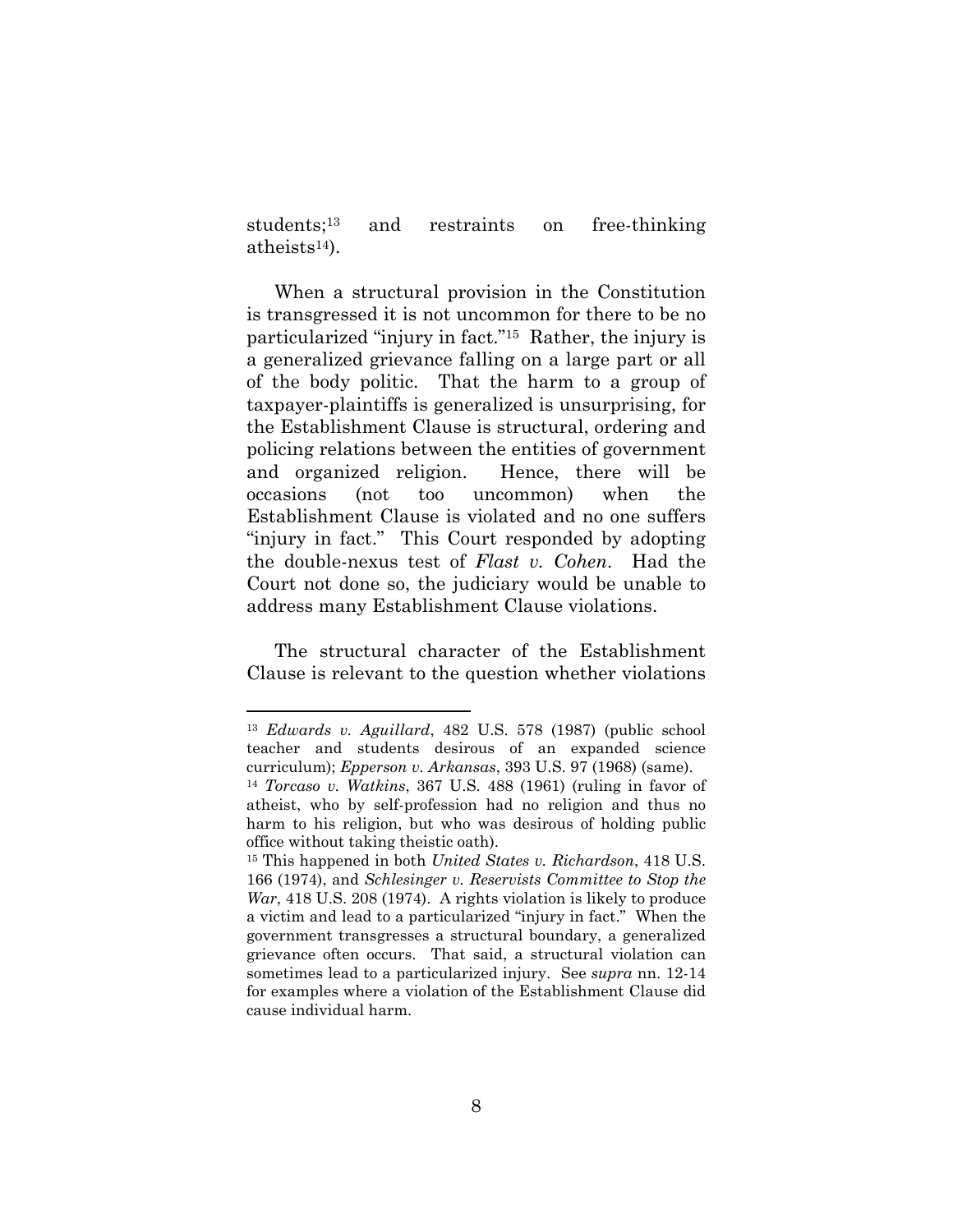thereof can be waived. Although constitutional rights can be waived, violations of constitutional structure cannot be waived. This is because the Constitution's structure (better termed the "frame of government") is there to define and preserve the republic and thereby preserve the liberties of the entire body politic.16 Because the constitutional frame of limited and divided government, with its checks and balances, is there to safeguard the liberties of all of us, no one litigant (especially the government) could waive it for all others comprising the body politic. This is illustrated by the line-item veto case, *Clinton v. City of New York*, 524 U.S. 417 (1998). One of the arguments by the government for the line-item veto legislation being constitutional was that Congress had enacted the statute and thus had waived its ability to later complain that the legislation wrongly shifted power to the Executive Branch. Justice Kennedy rejected the argument. He noted that there could be no waiver by Congress of the Constitution's separation of powers. That structure (or framework) is there to limit and check government, with the consequential effect of protecting the liberty of us all. *Id.* at 449-51 (Kennedy, J., concurring). In the same manner, a federal court's lack of subject matter jurisdiction is a restraint on the Judicial Branch's Article III authority that can never be waived by a party litigant. *See* Fed. R. Civ. P. 12(h)(3); *Insurance Corp. of Ireland, Ltd. v. Compagnie des Bauxites de Guinee*, 456 U.S. 694, 702-03 & n.10 (1982) (contrasting the rights-based limit on personal

<sup>16</sup> The Constitution's framework is not only for the protection of citizens. It protects everyone, alien or citizen, who comes within the jurisdiction of the United States of America.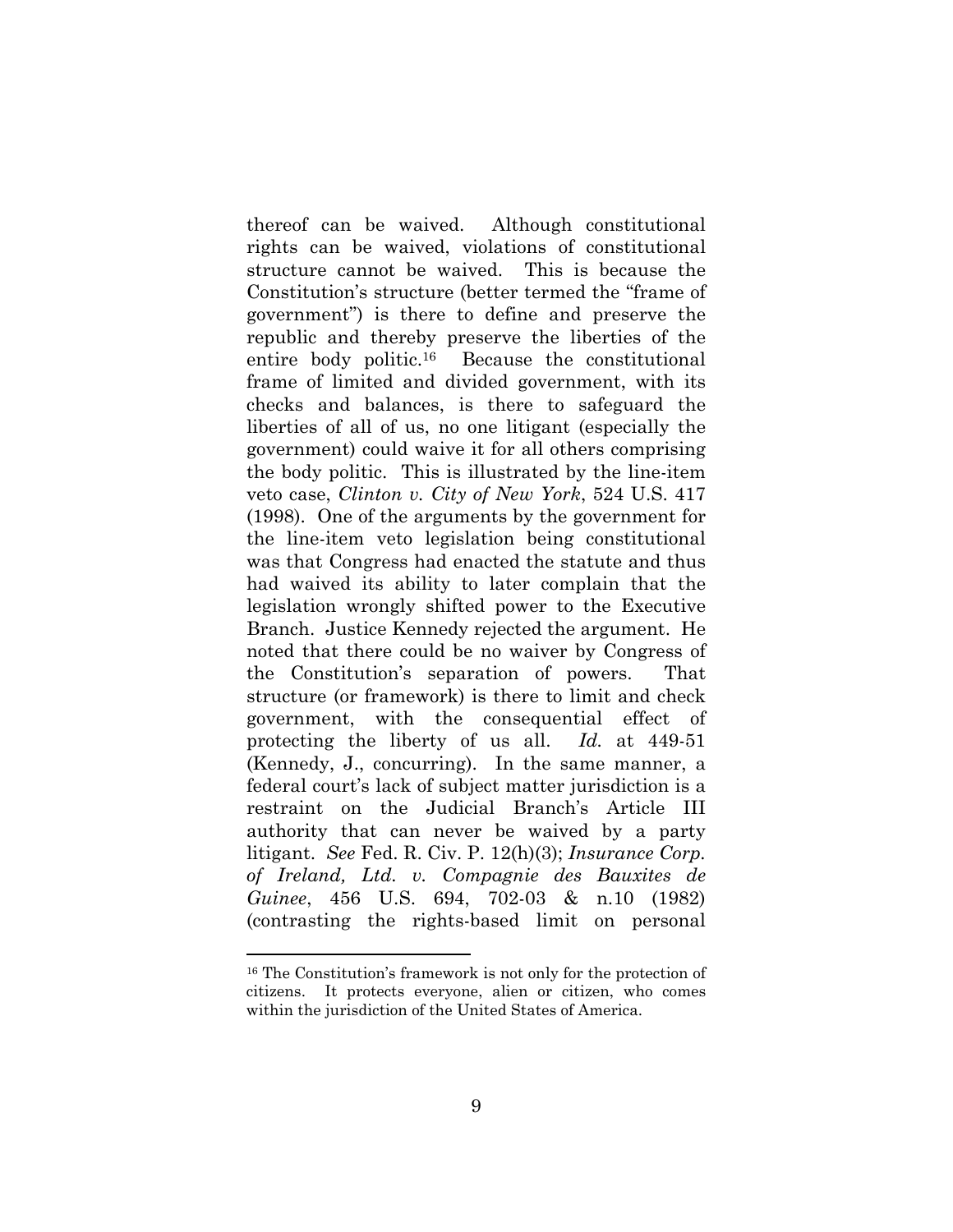jurisdiction as an "individual liberty" that can be waived with a structural restraint such as the limit on subject matter jurisdiction that is a "restriction on judicial power" and thus cannot be waived).

### **II.** *Flast* **Taxpayer Standing.**

*Flast* taxpayer standing is a legal fiction. *See* Esbeck, 84 IOWA L. REV. at 35-36; Louis Henkin, *Foreword: On Drawing Lines*, 82 HARV. L. REV. 63, 74 (1968) ("And it is a fiction that a taxpayer like Flast is asserting a personal stake or interest based on his reluctance to have his tax money expended for the purpose to which he objects."). A federal taxpayer does not have actual "injury in fact" when funds are appropriated from the U.S. Treasury in a manner that violates the Establishment Clause. Moreover, and relatedly, should the taxpayer prevail on the merits, the remedy is not a refund of a tiny part of his or her federal tax dollars.

*Amicus* does not characterize *Flast* taxpayer standing as a legal fiction to disparage the case. Rather, *Amicus* calls it a fiction merely as an apt description. Like all legal fictions, the fiction in *Flast* is instrumental. It is a legal fiction that a taxpayer-plaintiff has suffered an individual "harm" so as to permit adjudication of a putative transgression of the church-state boundary by the Legislative Branch that would otherwise go without review by the Judicial Branch. It is true, of course, that Congress could have second thoughts and go back and repeal the legislation claimed to improperly involve the government with organized religion. But that is unlikely.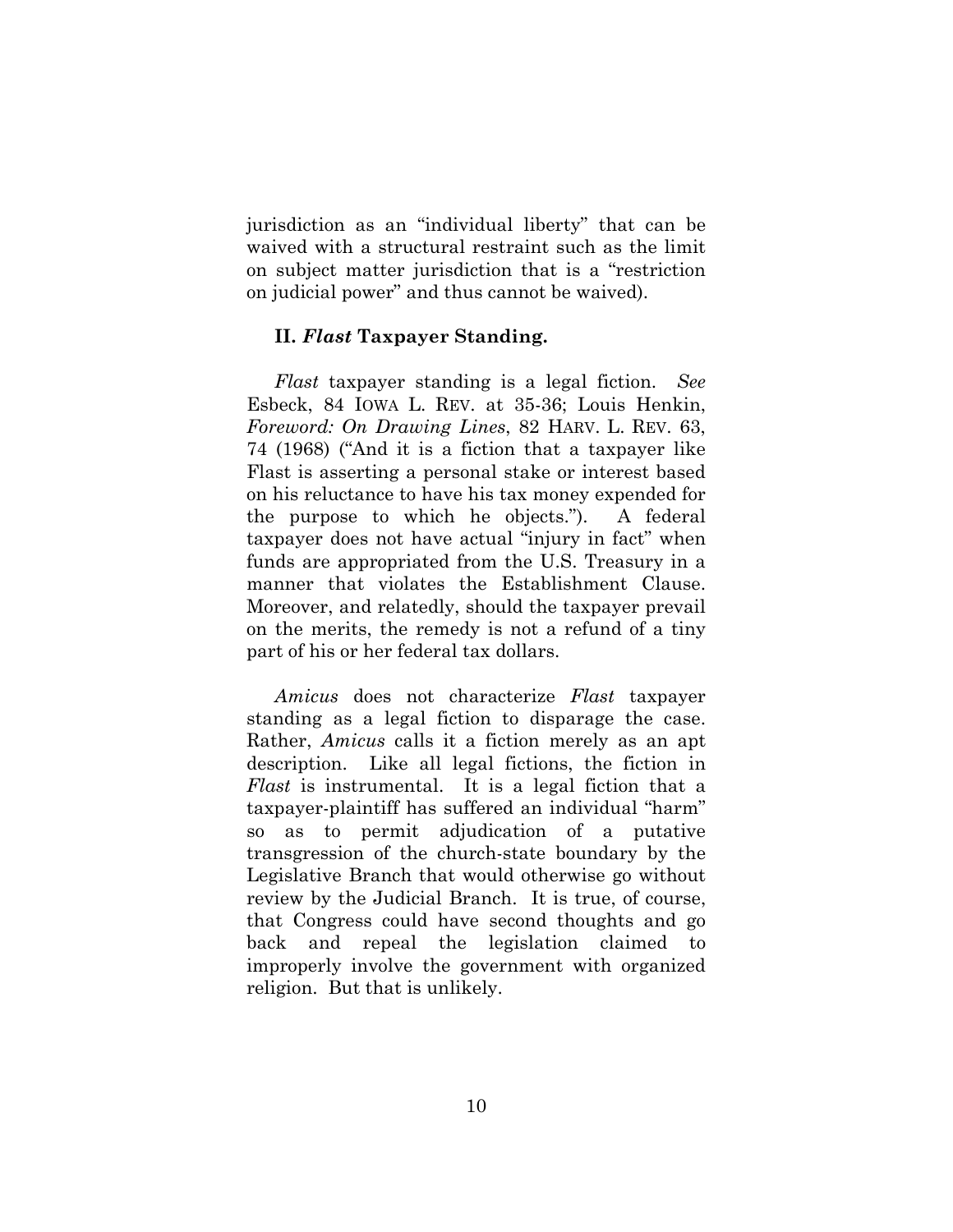*Flast* taxpayer standing can be justified because the structural restraint in the no-establishment principle is *sui generis*, that is, it is unlike other constitutional structure which either runs horizontal as between the three federal branches (*i.e.*, "separation of powers") or runs vertical as between the federal government and the governments of the several states (*i.e.*, "federalism").17 When either separation of powers or federalism is transgressed, or arguably so, there will usually be some other governmental branch eager to defend against encroachment on its turf. Not so with many violations of the proper church-state boundary. For example, a religious organization receiving a grant out of general tax revenues (and the potentially entangling regulations that go along with the funding and that may compromise the faith) is not going to complain about the funding or the accompanying regulations, for the receipt of the funds was voluntary with the religious organization. Such behavior is normal and to be expected. *See* Esbeck, 84 IOWA L. REV. at 39-40, 62-63. Hence, the legal fiction has its utility.

*Flast* taxpayer standing requires more than a showing that the plaintiff is a federal taxpayer. *Flast* requires spending by Congress under its Article I, Section 8, Clause 1, Taxing and Spending

<sup>17</sup> Some argue that the Second Amendment is a structural reservation of power to the States concerning Militia, hence not an individual right concerning firearms. If so, it is a structural clause of the federalism sort. Thus perhaps the Establishment Clause is not viewed as the only structural provision in the Bill of Rights.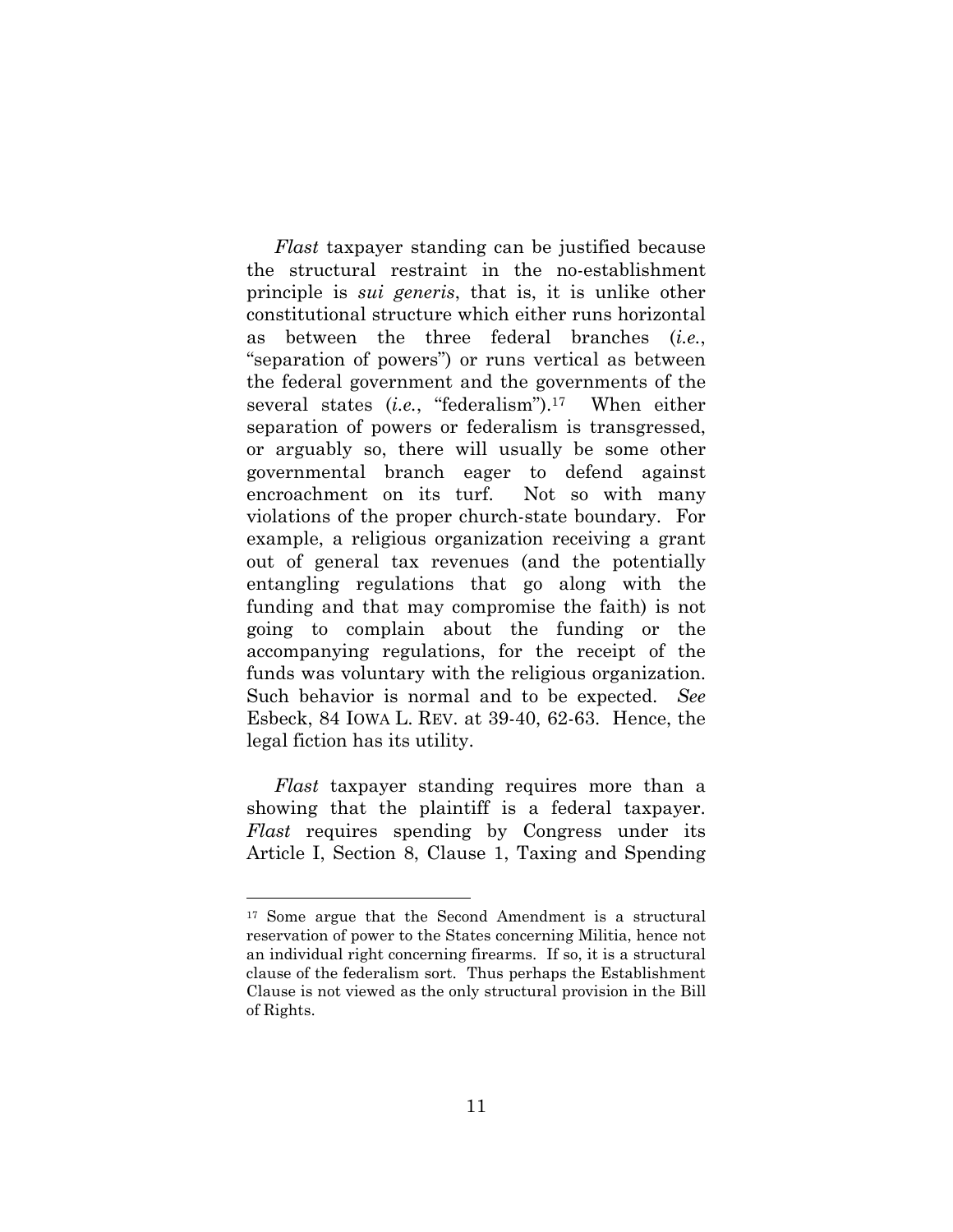Power. There have been those who have argued for adopting a far broader legal fiction, namely citizen standing, so long as the underlying claim involves the Establishment Clause.18

While *Amicus* urges that *Flast v. Cohen* be reaffirmed, it does not urge that the scope of *Flast* be expanded. *Flast* has shown itself to be workable. It has not led to a vexatious number of lawsuits. It has not led to the Judicial Branch trenching into the authority reserved to the Legislative Branch.

*Amicus* agrees with the dissent by Judge Ripple in the case below, *Freedom From Religion Foundation v. Chao*, 433 F.3d 989, 997 (7th Cir. 2006) (Ripple, J., dissenting), where he states that *Flast* by its terms is limited to instances where congressional appropriations are made (or grants are awarded) to private-sector parties.19 *Flast* taxpayer standing should not be extended to situations where congressionally authorized discretionary spending is performed by agencies or officers of the Executive Branch—said to be done in a manner that violates the Establishment Clause. It can be plausibly argued that everything said or done by an officer or agency of the Executive Branch is made possible only by the expenditure of taxpayer monies. If all such Executive Branch actions were reviewable by the Judicial Branch with an eye to church-state

<sup>18</sup> *See, e.g., Flast*, 392 U.S. at 115-16 (Fortas, J., concurring) (stating that citizen standing would do).

<sup>19</sup> *Flast* was applied in *Americans United for Separation of Church and State v. Valley Forge Christian College*, 454 U.S. 464 (1982), and *Bowen v. Kendrick*, 487 U.S. 589 (1988), but not expanded.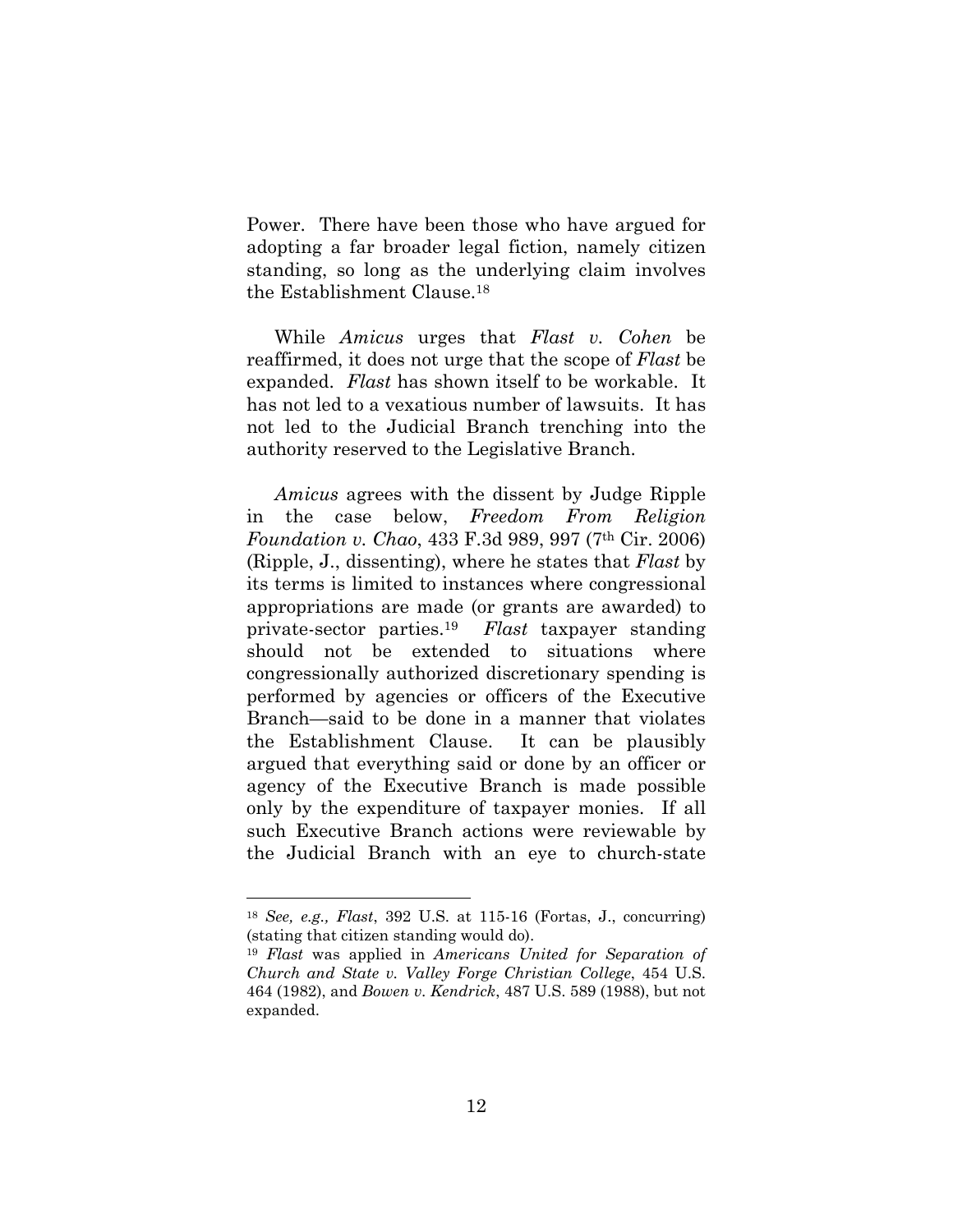transgressions, that would hazard the Article III Branch superintending the day-to-day work of the Article II Branch. As stated above, *Flast* taxpayer standing is instrumental. *Flast* sought to do more good than harm. But if all Executive Branch utterances and actions are reviewable in a search for church-state boundary violations—and that at the behest of a private-sector taxpayer—then one would have a clear case of doing more harm than good.

There will be those who argue that any alleged structural violation of the no-establishment restraint should be justiciable in an Article III court. If *Flast* had gone that far, then anyone and everyone, citizen or resident alien, would have standing to bring an Establishment Clause claim of any character. The Court in *Flast* did not go that far; nor should it. The double-nexus test of *Flast* was designed to set limits on taxpayer standing that ensure the requisite clash of interests that makes the adversarial process work. The double-nexus test was the prudential stopping point to taxpayer standing. To expand the scope of taxpayer standing beyond *Flast* is to risk violating separation of powers with the Judicial Branch transgressing on the prerogatives reserved to the Executive Branch. That would be a little like destroying the village in order to save it.